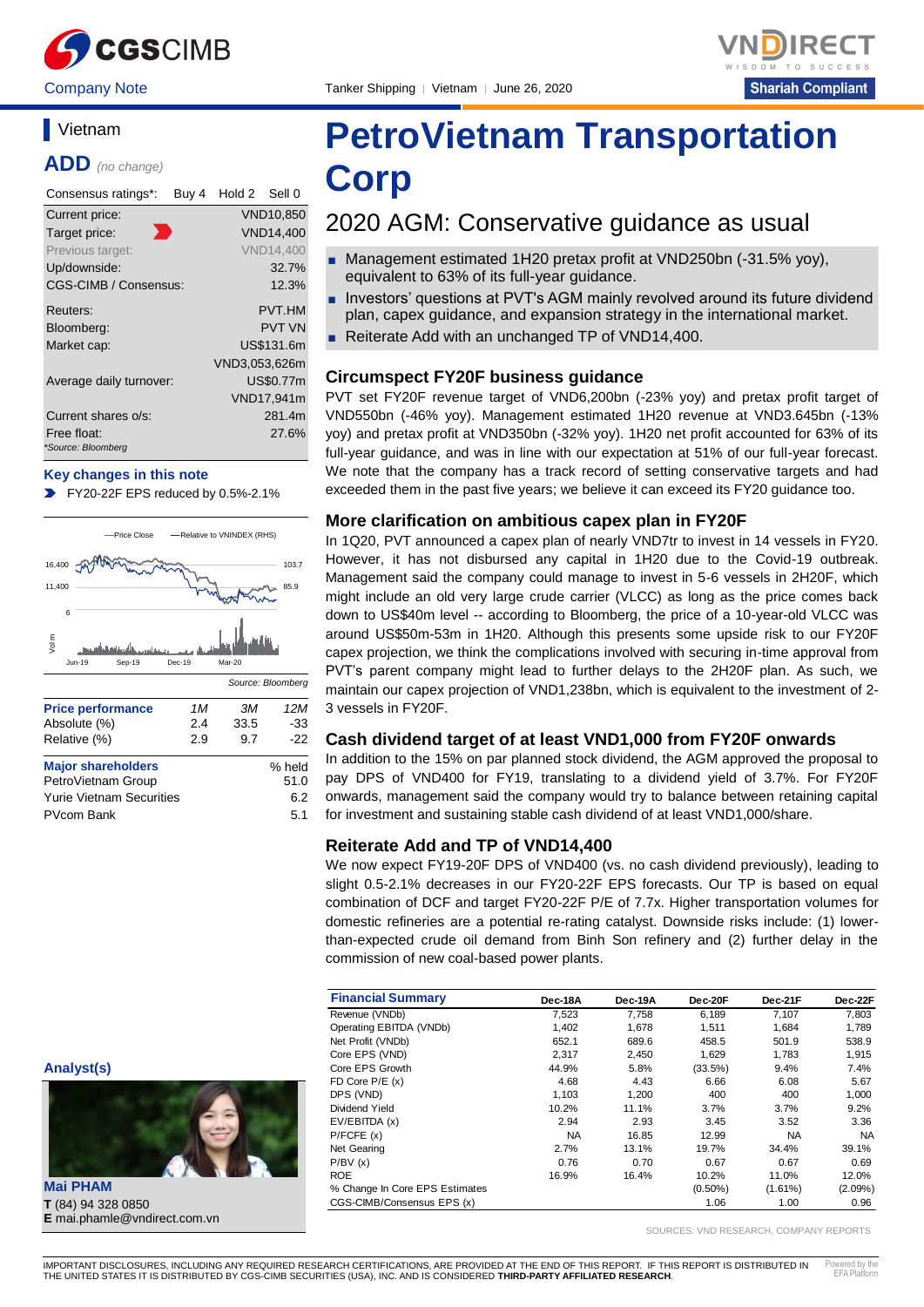



# 2020 AGM: Conservative guidance as usual

# **Other highlights from PVT's 2020 AGM**

#### **PVT is pondering over transporting imported crude oil for Binh Son refinery**

In FY19, PVT transported over 6m tonnes of crude oil for Binh Son refinery (BSR VN, Not rated) from domestic oil fields. According to management, this number would decline over the long term as BSR replaces locally-sourced crude with imports. Whether PVT would participate in transporting imports for BSR would depends on the type of chartering contract for such voyages. The company prefers term contracts (implying stable supply and sustainable cashflow) over spot contracts (which might differ in departure points, charter rates, etc.). PVT could look for term contracts in the international market instead of spot-chartering for Binh Son's imported crude to replace the potential demand lost.

#### **Long-term expansion strategy**

The company aims to maintain its position as the top transportation service provider in Vietnam while at the same time expand its business in the international market. Management sees high potential in the refined products, petroleum and green resources (such as LPG, LNG) segments. This partly explains its aggressive investment plan in LPG and oil product vessels in FY20F. The plan to invest in LNG vessels to cater to the demand of upcoming LNG terminals in Vietnam is under consideration, but a decision would be far in the future as the terminals are still under construction and scheduled to only come onstream by 2022F at the earliest.

#### **Forecast revision**

| <b>Figure 1: Forecast revision</b> |       |            |            |       |            |            |       |            |                              |
|------------------------------------|-------|------------|------------|-------|------------|------------|-------|------------|------------------------------|
|                                    |       | 2020F      |            |       | 2021F      |            |       | 2022F      |                              |
| Unit: VNDbn                        | Old   | <b>New</b> | %∆         | Old   | <b>New</b> | %∆         | Old   | <b>New</b> | %∆                           |
| Net revenue                        | 6,189 | 6,189      | 0.0%       | 7.107 | 7.107      | 0.0%       | 7.803 | 7.803      | 0.0%                         |
| Gross profit                       | 931   | 931        | 0.0%       | 1,057 | 1,057      | 0.0%       | 1,142 | 1,142      | 0.0%                         |
| Gross profit margin                | 15.0% | 15.0%      | $+0\%$ pts | 14.9% | 14.9%      | $+0\%$ pts | 14.6% | 14.6%      | $+0\%$ pts                   |
| Selling expenses                   | (9)   | (9)        | 0.0%       | (11)  | (11)       | 0.0%       | (12)  | (12)       | 0.0%                         |
| G&A expenses                       | (223) | (223)      | 0.0%       | (256) | (256)      | 0.0%       | (281) | (281)      | 0.0%                         |
| Operating profit                   | 699   | 699        | 0.0%       | 790   | 790        | 0.0%       | 849   | 849        | 0.0%                         |
| Financial income                   | 153   | 150        | $-2.3%$    | 166   | 153        | $-7.4%$    | 152   | 135        | $-11.3%$                     |
| <b>Financial expenses</b>          | (204) | (204)      | 0.0%       | (240) | (240)      | 0.0%       | (230) | (230)      | 0.0%                         |
| Pre-tax profit                     | 689   | 686        | $-0.5%$    | 763   | 750        | $-1.6%$    | 823   | 806        | $-2.1%$                      |
| Net profit                         | 461   | 459        | $-0.5%$    | 510   | 502        | $-1.6%$    | 550   | 539        | $-2.1%$                      |
|                                    |       |            |            |       |            |            |       |            | <b>SOURCES: VND RESEARCH</b> |

We now expect FY19-20F DPS of VND400 (vs. no cash dividend previously). This slightly affects our assumption on the company's cash balance and financial income, leading to 0.5-2.1% decreases in our FY20-22F EPS forecasts.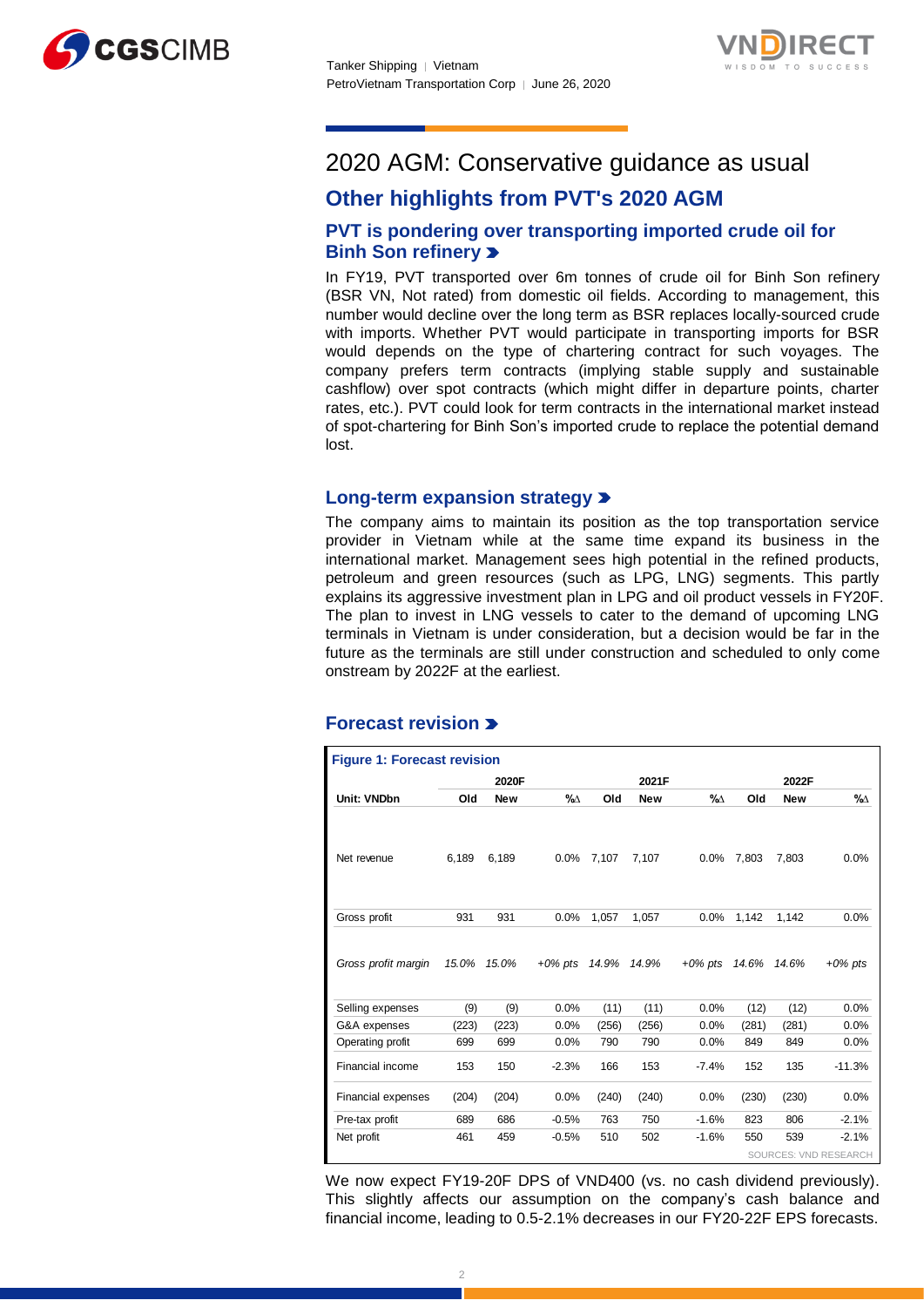



# **Valuation**

# **Figure 2: DCF model – summary of free cash flow**

|                                           |          |          |          |           |           |          |          |                       | <b>CAGR</b> |
|-------------------------------------------|----------|----------|----------|-----------|-----------|----------|----------|-----------------------|-------------|
| <b>VNDbn</b>                              | Dec-18A  | Dec-19A  | Dec-20F  | Dec-21F   | Dec-22F   | Dec-25F  | Dec-30F  | Dec-35F               | 20-35F      |
| Total revenue                             | 7,523    | 7,758    | 6,189    | 7,107     | 7,803     | 8,705    | 9,784    | 10,486                | 3.6%        |
| % growth yoy                              | 22.4%    | 3.1%     | $-20.2%$ | 10.0%     | 8.0%      | 4.9%     | 2.9%     | 1.7%                  |             |
| COGS & OPEX                               | (6, 721) | (6, 830) | (5, 490) | (6, 317)  | (6, 954)  | (7, 772) | (8, 736) | (9,363)               |             |
| Unlevered profit / EBIT                   | 802      | 928      | 699      | 790       | 849       | 933      | 1,048    | 1,123                 | 3.2%        |
| Operating margin                          | 10.7%    | 12.0%    | 11.3%    | 11.3%     | 11.3%     | 11.3%    | 11.3%    | 11.3%                 |             |
| Effective tax rate                        | $-20.0%$ | $-19.2%$ | $-20.0%$ | $-20.0%$  | $-20.0%$  | $-20.0%$ | $-20.0%$ | $-20.0%$              |             |
| EBIT * (1-Tax) or NOPAT                   | 642      | 749      | 559      | 632       | 679       | 746      | 839      | 899                   | 3.2%        |
| $+D&A$                                    | 600      | 750      | 812      | 893       | 940       | 1,057    | 1,188    | 1,274                 |             |
| % of revenue                              | 8.0%     | 9.7%     | 13.1%    | 13.1%     | 13.1%     | 13.1%    | 13.1%    | 13.1%                 |             |
| - CapEx                                   | (1, 399) | (1,924)  | (1,238)  | (1,635)   | (936)     | (662)    | (744)    | (797)                 |             |
| % of revenue                              | $-18.6%$ | $-24.8%$ | $-20.0%$ | $-7.6%$   | $-7.6%$   | $-7.6%$  | $-7.6%$  | $-7.6%$               |             |
| $+\Delta$ WC                              | 30       | 525      | 104      | (42)      | (32)      | (29)     | (33)     | (35)                  |             |
| % of revenue                              | 0.4%     | 6.8%     | 1.7%     | 0.4%      | 0.4%      | 1.6%     | 0.8%     | 1.1%                  |             |
| Financial and other income / expense, net | 173      | 88       | (13)     | (40)      | (43)      | (54)     | (61)     | (66)                  |             |
| % of revenue                              | 2.3%     | 1.1%     | $-0.2%$  | $-0.5%$   | $-0.5%$   | 1.1%     | $-0.1%$  | $-0.3%$               |             |
| <b>UFCF</b>                               | 45       | 188      | 224      | (191)     | 607       | 1,058    | 1,189    | 1,274                 |             |
| % growth yoy                              | $-91.8%$ | 314.7%   | 18.9%    | $-185.4%$ | $-417.4%$ | 3.6%     | 1.9%     | 1.1%                  |             |
|                                           |          |          |          |           |           |          |          | SOURCES: VND RESEARCH |             |

| <b>Figure 3: Cost of equity</b> |                       | Figure 4: WACC and terminal growth rate |                       |
|---------------------------------|-----------------------|-----------------------------------------|-----------------------|
| <b>Cost of equity</b>           |                       | <b>VNDbn</b>                            |                       |
| <b>Risk Free Rate</b>           | 4.0%                  | <b>Equity Value</b>                     | 4,787                 |
| Beta                            | 1.1                   | Debt                                    | 3,433                 |
| <b>Risk Premium</b>             | 11.0%                 | Cost of Debt                            | 7.0%                  |
| <b>Cost of Equity</b>           | 16.0%                 | Tax Rate                                | 20.0%                 |
|                                 |                       | <b>WACC</b>                             | 11.7%                 |
|                                 |                       | <b>Perpetual Growth Rate</b>            | 1.1%                  |
|                                 | SOURCES: VND RESEARCH |                                         | SOURCES: VND RESEARCH |

### **Figure 5: Blended target price**

| <b>Method</b>               | Implied share price (VND) |     | Weight (%) Weighted share price (VND) |
|-----------------------------|---------------------------|-----|---------------------------------------|
| <b>DCF</b>                  | 14.435                    | 50% | 7,218                                 |
| FY20-22F target P/E of 7.7x | 13.673                    | 50% | 6,837                                 |
| <b>Fair value</b>           |                           |     | 14,054                                |
| <b>Target price</b>         |                           |     | 14,400                                |
|                             |                           |     | SOURCES: VND RESEARCH                 |

#### **Figure 6: Peer comparison**

| <b>Figure 6: Peer comparison</b> |                  |                           |              |                                    |        |           |           |             |     |           |           |            |                |              |      |                |                                                      |
|----------------------------------|------------------|---------------------------|--------------|------------------------------------|--------|-----------|-----------|-------------|-----|-----------|-----------|------------|----------------|--------------|------|----------------|------------------------------------------------------|
|                                  | <b>Bloombera</b> |                           |              | Share Price Target Price Cap (US\$ | Market |           | P/E(x)    |             |     | P/BV(x)   |           |            | <b>ROE (%)</b> |              |      | <b>ROA</b> (%) |                                                      |
| Company                          | Ticker           | Recom.                    | (local cur.) | (local cur.)                       | m)     | TTM       |           | FY20F FY21F | TTM | FY20F     | FY21F     | <b>TTM</b> | FY20F          | <b>FY21F</b> | TTM  | FY20F          | FY21F                                                |
| PVTrans                          | PVT VN           | <b>ADD</b>                | 10,850       | 14,400                             | 132    | 5.1       | 6.7       | 6.1         | 0.7 | 0.7       | 0.7       | 14.3%      | 10.2%          | 11.0%        | 5.6% | 5.4%           | 6.0%                                                 |
| Vietnam Petroleum Trans          |                  | <b>VIP VN NOT RATED</b>   | 5,470        | <b>NA</b>                          | 15     | 6.2       | <b>NA</b> | NA          | 0.3 | <b>NA</b> | NA        | 5.3%       | <b>NA</b>      | <b>NA</b>    | 4.0% | <b>NA</b>      | <b>NA</b>                                            |
| Vietnam Tanker JSC               |                  | VTO VN NOT RATED          | 7,530        | <b>NA</b>                          | 26     | 7.0       | NA        | <b>NA</b>   | 0.5 | <b>NA</b> | NA        | 7.3%       | <b>NA</b>      | <b>NA</b>    | 4.6% | <b>NA</b>      | <b>NA</b>                                            |
| Eusu Holdings Co Ltd             |                  | 000700 KS NOT RATED       | 6,210        | <b>NA</b>                          | 135    | <b>NA</b> | NA        | NA          | 0.7 | NA        | NA        | 0.0%       | <b>NA</b>      | <b>NA</b>    | 1.1% | <b>NA</b>      | <b>NA</b>                                            |
| Shipping Corp of India Ltd       |                  | <b>SCIIN NOT RATED</b>    | 54           | <b>NA</b>                          | 333    | <b>NA</b> | 5.1       | 6.1         | 0.3 | <b>NA</b> | <b>NA</b> | 4.6%       | 6.3%           | 5.1%         | 2.4% | <b>NA</b>      | <b>NA</b>                                            |
| Great Eastern Shipping Co L      |                  | <b>GESCO IN NOT RATED</b> | 215          | <b>NA</b>                          | 418    | <b>NA</b> | ΝA        | 5.0         | 0.5 | <b>NA</b> | <b>NA</b> | 3.0%       | 8.5%           | 8.5%         | 1.5% | <b>NA</b>      | <b>NA</b>                                            |
| Average (excl. PVT)              |                  |                           |              |                                    | 185    | 6.6       | 5.1       | 5.5         | 0.5 |           |           | 4.0%       | 7.4%           | 6.8%         | 2.7% |                |                                                      |
|                                  |                  |                           |              |                                    |        |           |           |             |     |           |           |            |                |              |      |                | SOURCES: VND RESEARCH, BLOOMBERG (DATA AS AT 26 JUN) |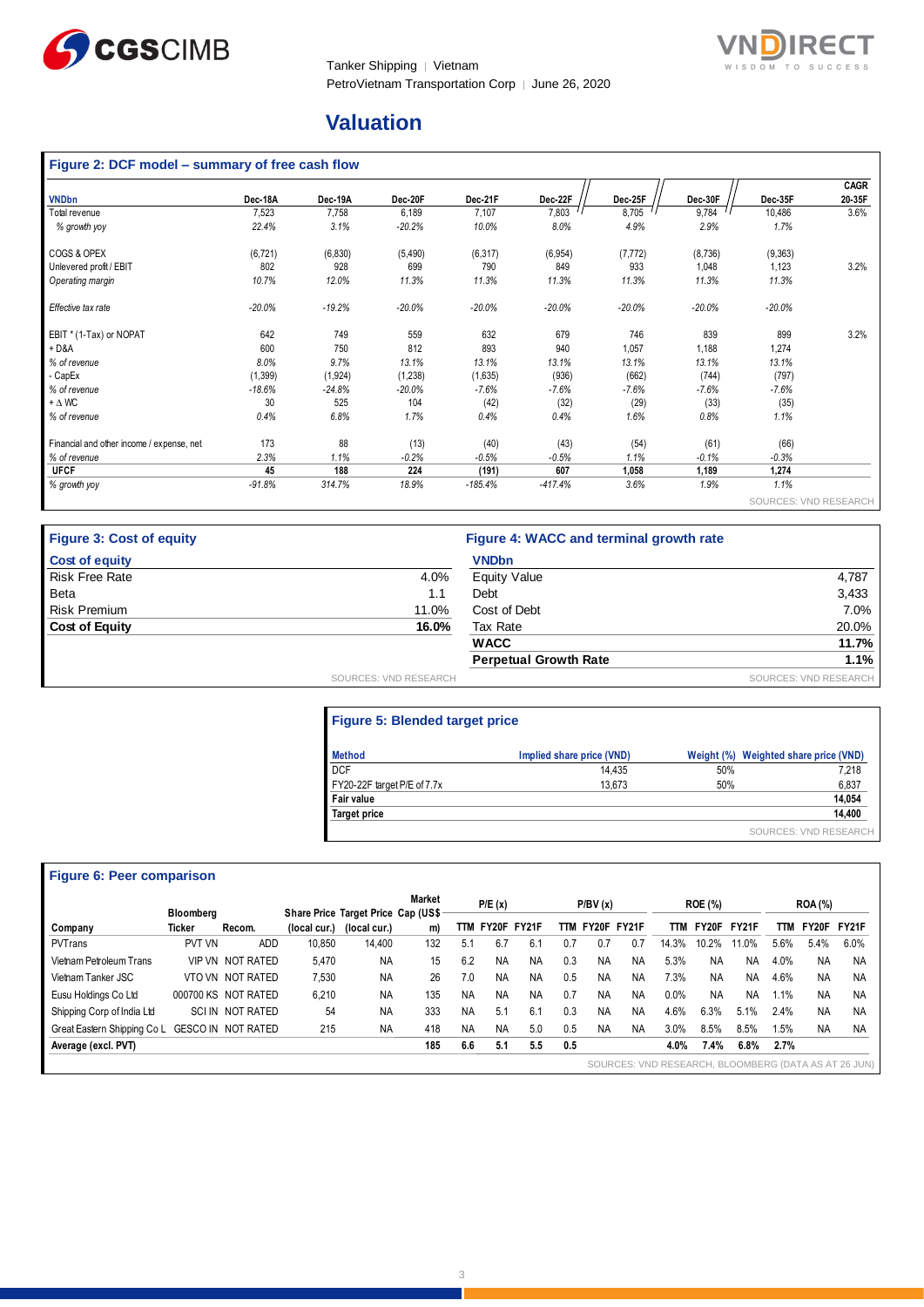

Tanker Shipping │ Vietnam PetroVietnam Transportation Corp | June 26, 2020



#### **BY THE NUMBERS**



#### **Profit & Loss**

| (VNDb)                                    | Dec-18A | Dec-19A | Dec-20F | Dec-21F | Dec-22F |
|-------------------------------------------|---------|---------|---------|---------|---------|
| <b>Total Net Revenues</b>                 | 7,523   | 7,758   | 6,189   | 7,107   | 7,803   |
| <b>Gross Profit</b>                       | 1,083   | 1,191   | 931     | 1,057   | 1,142   |
| <b>Operating EBITDA</b>                   | 1,402   | 1,678   | 1,511   | 1,684   | 1,789   |
| Depreciation And Amortisation             | (600)   | (750)   | (812)   | (893)   | (940)   |
| <b>Operating EBIT</b>                     | 802     | 928     | 699     | 790     | 849     |
| Financial Income/(Expense)                | 49      | 28      | (54)    | (86)    | (95)    |
| Pretax Income/(Loss) from Assoc.          | 26      | 34      | 22      | 25      | 27      |
| Non-Operating Income/(Expense)            | 97      | 26      | 19      | 22      | 24      |
| Profit Before Tax (pre-El)                | 975     | 1,016   | 686     | 750     | 806     |
| <b>Exceptional Items</b>                  |         |         |         |         |         |
| <b>Pre-tax Profit</b>                     | 975     | 1,016   | 686     | 750     | 806     |
| Taxation                                  | (195)   | (195)   | (137)   | (150)   | (161)   |
| Exceptional Income - post-tax             |         |         |         |         |         |
| <b>Profit After Tax</b>                   | 780     | 821     | 549     | 600     | 645     |
| Minority Interests                        | (128)   | (131)   | (90)    | (98)    | (106)   |
| <b>Preferred Dividends</b>                |         |         |         |         |         |
| FX Gain/(Loss) - post tax                 |         |         |         |         |         |
| Other Adjustments - post-tax              |         |         |         |         |         |
| <b>Net Profit</b>                         | 652     | 690     | 459     | 502     | 539     |
| <b>Recurring Net Profit</b>               | 652     | 690     | 459     | 502     | 539     |
| <b>Fully Diluted Recurring Net Profit</b> | 652     | 690     | 459     | 502     | 539     |

#### **Cash Flow**

| (VNDb)                           | Dec-18A  | Dec-19A  | Dec-20F  | Dec-21F  | Dec-22F  |
|----------------------------------|----------|----------|----------|----------|----------|
| <b>EBITDA</b>                    | 1,402    | 1,678    | 1,511    | 1,684    | 1,789    |
| Cash Flow from Invt. & Assoc.    | (271)    | (220)    | (220)    | (220)    | (220)    |
| Change In Working Capital        | 30       | 525      | 104      | (42)     | (32)     |
| (Incr)/Decr in Total Provisions  | 88       | 66       | $\Omega$ | 0        | $\Omega$ |
| Other Non-Cash (Income)/Expense  | (427)    | (665)    | (825)    | (933)    | (983)    |
| <b>Other Operating Cashflow</b>  | 440      | 331      | 994      | 513      | 552      |
| Net Interest (Paid)/Received     | (99)     | (144)    | (204)    | (240)    | (230)    |
| <b>Tax Paid</b>                  | (232)    | (243)    | (137)    | (150)    | (161)    |
| <b>Cashflow From Operations</b>  | 931      | 1,328    | 1,223    | 611      | 714      |
| Capex                            | (1, 399) | (1, 924) | (1,238)  | (1,635)  | (936)    |
| Disposals Of FAs/subsidiaries    | 128      | 20       | 20       | 20       | 20       |
| Acq. Of Subsidiaries/investments |          |          |          |          |          |
| Other Investing Cashflow         | (392)    | 308      | 217      | 217      | 217      |
| Cash Flow From Investing         | (1,663)  | (1,596)  | (1,000)  | (1, 397) | (699)    |
| Debt Raised/(repaid)             | 311      | 449      | 12       | 609      | (171)    |
| Proceeds From Issue Of Shares    | 49       | 86       | 86       | 86       | 86       |
| <b>Shares Repurchased</b>        |          | (0)      | (0)      | (0)      | (0)      |
| Dividends Paid                   | (310)    | (338)    | (113)    | (113)    | (281)    |
| <b>Preferred Dividends</b>       |          |          |          |          |          |
| <b>Other Financing Cashflow</b>  |          |          |          |          |          |
| Cash Flow From Financing         | 49       | 198      | (14)     | 583      | (367)    |
| <b>Total Cash Generated</b>      | (683)    | (70)     | 209      | (203)    | (351)    |
| <b>Free Cashflow To Equity</b>   | (422)    | 181      | 235      | (176)    | (156)    |
| <b>Free Cashflow To Firm</b>     | (634)    | (124)    | 427      | (546)    | 245      |
|                                  |          |          |          |          |          |

SOURCES: VND RESEARCH, COMPANY REPORTS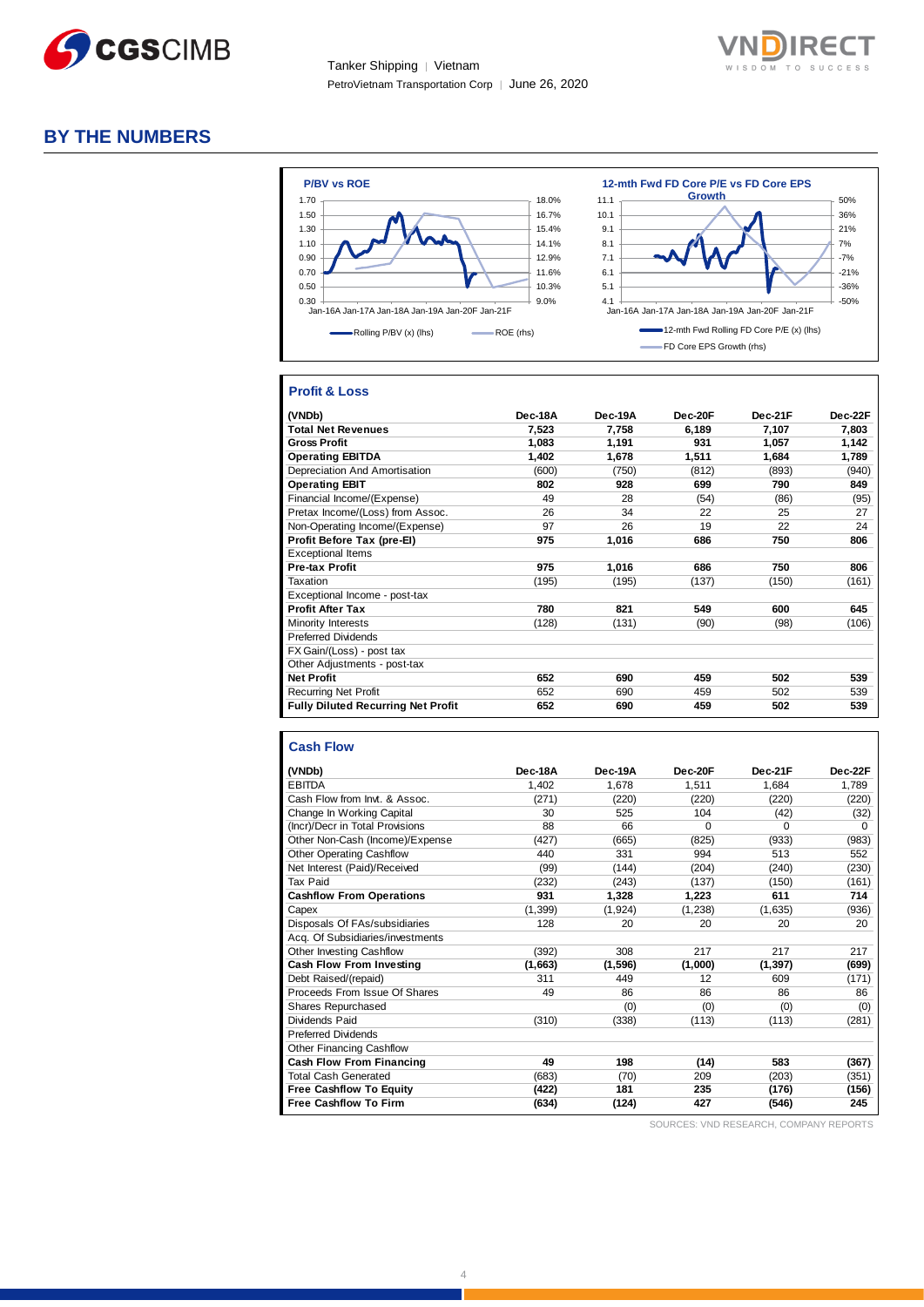

Tanker Shipping │ Vietnam PetroVietnam Transportation Corp | June 26, 2020



### **BY THE NUMBERS… cont'd**

| <b>Balance Sheet</b>                       |         |          |          |          |         |
|--------------------------------------------|---------|----------|----------|----------|---------|
| (VNDb)                                     | Dec-18A | Dec-19A  | Dec-20F  | Dec-21F  | Dec-22F |
| <b>Total Cash And Equivalents</b>          | 2.851   | 2.687    | 2,304    | 2.101    | 1,750   |
| <b>Total Debtors</b>                       | 1.088   | 865      | 783      | 900      | 988     |
| Inventories                                | 151     | 127      | 101      | 116      | 128     |
| <b>Total Other Current Assets</b>          | 159     | 162      | 129      | 149      | 163     |
| <b>Total Current Assets</b>                | 4.249   | 3,841    | 3.317    | 3,265    | 3,028   |
| <b>Fixed Assets</b>                        | 5.627   | 6.781    | 7,207    | 7,949    | 7,945   |
| <b>Total Investments</b>                   | 200     | 213      | 213      | 213      | 213     |
| Intangible Assets                          | 0       | $\Omega$ | $\Omega$ | $\Omega$ | 0       |
| <b>Total Other Non-Current Assets</b>      | 126     | 163      | 163      | 163      | 163     |
| <b>Total Non-current Assets</b>            | 5,953   | 7.157    | 7.583    | 8,324    | 8,320   |
| Short-term Debt                            | 663     | 1,015    | 765      | 900      | 862     |
| Current Portion of Long-Term Debt          |         |          |          |          |         |
| <b>Total Creditors</b>                     | 793     | 652      | 614      | 705      | 774     |
| <b>Other Current Liabilities</b>           | 948     | 856      | 683      | 784      | 861     |
| <b>Total Current Liabilities</b>           | 2.405   | 2.523    | 2.062    | 2,390    | 2,498   |
| <b>Total Long-term Debt</b>                | 2.325   | 2.419    | 2.681    | 3.155    | 3.022   |
| Hybrid Debt - Debt Component               |         |          |          |          |         |
| <b>Total Other Non-Current Liabilities</b> | 333     | 365      | 365      | 365      | 365     |
| <b>Total Non-current Liabilities</b>       | 2,658   | 2,784    | 3,045    | 3,520    | 3,386   |
| <b>Total Provisions</b>                    | 0       | $\Omega$ | $\Omega$ | $\Omega$ | 0       |
| <b>Total Liabilities</b>                   | 5,063   | 5.306    | 5.107    | 5.909    | 5.884   |
| Shareholders' Equity                       | 4.023   | 4,381    | 4,573    | 4,558    | 4,449   |
| Minority Interests                         | 1.117   | 1.310    | 1.220    | 1.121    | 1,016   |
| <b>Total Equity</b>                        | 5,140   | 5,691    | 5,793    | 5,680    | 5,465   |

#### **Key Ratios**

|                                  | Dec-18A | Dec-19A | Dec-20F    | Dec-21F  | Dec-22F  |
|----------------------------------|---------|---------|------------|----------|----------|
| Revenue Growth                   | 22.4%   | 3.1%    | $(20.2\%)$ | 14.8%    | 9.8%     |
| Operating EBITDA Growth          | 18.7%   | 19.7%   | $(9.9\%)$  | 11.4%    | 6.3%     |
| Operating EBITDA Margin          | 18.6%   | 21.6%   | 24.4%      | 23.7%    | 22.9%    |
| Net Cash Per Share (VND)         | (489)   | (2,653) | (4,057)    | (6, 944) | (7, 582) |
| BVPS (VND)                       | 14.293  | 15.567  | 16.248     | 16.197   | 15.808   |
| Gross Interest Cover             | 6.60    | 5.48    | 4.29       | 4.12     | 4.62     |
| <b>Effective Tax Rate</b>        | 20.0%   | 19.2%   | 20.0%      | 20.0%    | 20.0%    |
| Net Dividend Payout Ratio        | 47.6%   | 49.0%   | 24.6%      | 22.4%    | 52.2%    |
| <b>Accounts Receivables Days</b> | 46.19   | 45.93   | 48.73      | 43.21    | 44.13    |
| <b>Inventory Days</b>            | 6.99    | 7.73    | 7.92       | 6.53     | 6.67     |
| <b>Accounts Payables Days</b>    | 41.31   | 38.30   | 41.86      | 38.85    | 39.58    |
| <b>ROIC (%)</b>                  | 14.0%   | 13.7%   | 8.5%       | 8.9%     | 8.7%     |
| ROCE (%)                         | 13.0%   | 13.3%   | 9.2%       | 9.9%     | 10.3%    |
| Return On Average Assets         | 7.63%   | 7.53%   | 5.41%      | 5.95%    | 6.28%    |

| <b>Key Drivers</b>             |         |         |         |         |         |
|--------------------------------|---------|---------|---------|---------|---------|
|                                | Dec-18A | Dec-19A | Dec-20F | Dec-21F | Dec-22F |
| Petroleum TCE rate (yoy chg %) | N/A     | N/A     | N/A     | N/A     | N/A     |
| Chemical TCE rate (yoy chg %)  | N/A     | N/A     | N/A     | N/A     | N/A     |
| Fleet Size (no. Of Vessels)    | 25.0    | 32.0    | 34.0    | 36.0    | 38.0    |
| No. Of LNG Tankers             | N/A     | N/A     | N/A     | N/A     | N/A     |
| No. Of Petroleum Tankers       | 9       | 12      | 13      | 14      | 15      |
| No. Of Chemical Tankers        | N/A     | N/A     | N/A     | N/A     | N/A     |

SOURCES: VND RESEARCH, COMPANY REPORTS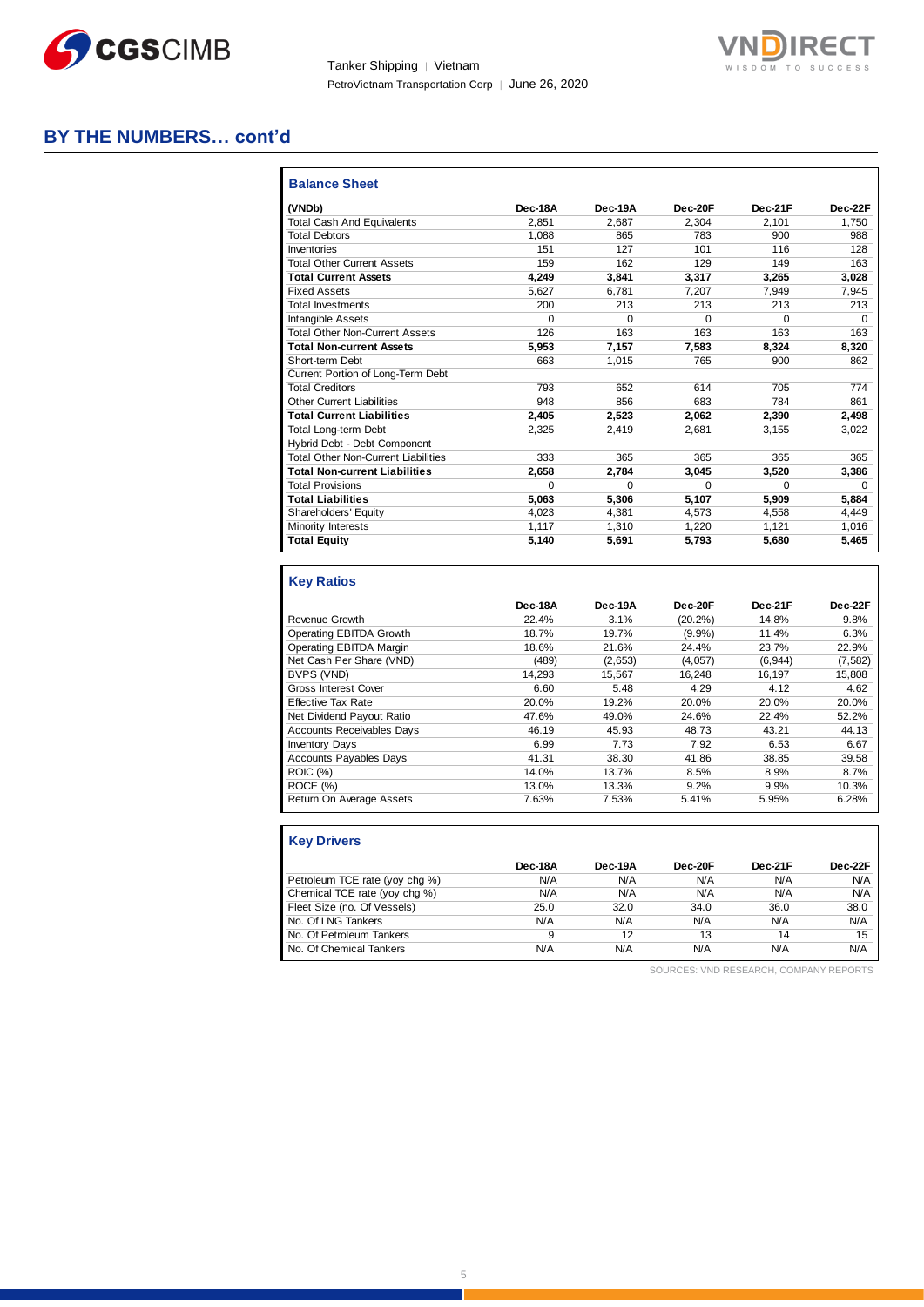



#### **DISCLAIMER**

The content of this report (including the views and opinions expressed therein, and the information comprised therein) has been prepared by and belongs to VNDIRECT Securities Corporation, and is distributed by CGS-CIMB pursuant to an arrangement between VNDIRECT Securities Corporation and CGS-CIMB. VNDIRECT Securities Corporation is not an affiliate of CGS-CIMB.

This report is not directed to, or intended for distribution to or use by, any person or entity who is a citizen or resident of or located in any locality, state, country or other jurisdiction where such distribution, publication, availability or use would be contrary to law or regulation.

By accepting this report, the recipient hereof represents and warrants that he is entitled to receive such report in accordance with the restrictions set forth below and agrees to be bound by the limitations contained herein (including the "Restrictions on Distributions" set out below). Any failure to comply with these limitations may constitute a violation of law. This publication is being supplied to you strictly on the basis that it will remain confidential. No part of this report may be (i) copied, photocopied, duplicated, stored or reproduced in any form by any means or (ii) redistributed or passed on, directly or indirectly, to any other person in whole or in part, for any purpose without the prior written consent of CGS-CIMB.

The information contained in this research report is prepared from data believed to be correct and reliable at the time of issue of this report.

VNDIRECT Securities Corporation may or may not issue regular reports on the subject matter of this report at any frequency and may cease to do so or change the periodicity of reports at any time. Neither VNDIRECT Securities Corporation nor CGS-CIMB is under any obligation to update this report in the event of a material change to the information contained in this report. Neither VNDIRECT Securities Corporation nor CGS-CIMB has any and will accept any, obligation to (i) check or ensure that the contents of this report remain current, reliable or relevant, (ii) ensure that the content of this report constitutes all the information a prospective investor may require, (iii) ensure the adequacy, accuracy, completeness, reliability or fairness of any views, opinions and information, and accordingly, VNDIRECT Securities Corporation, CGS-CIMB and their respective affiliates and related persons including China Galaxy International Financial Holdings Limited ("CGIFHL") and CIMB Group Sdn. Bhd. ("CIMBG") and their respective related corporations (and their respective directors, associates, connected persons and/or employees) shall not be liable in any manner whatsoever for any consequences (including but not limited to any direct, indirect or consequential losses, loss of profits and damages) of any reliance thereon or usage thereof. In particular, VNDIRECT Securities Corporation and CGS-CIMB disclaim all responsibility and liability for the views and opinions set out in this report.

Unless otherwise specified, this report is based upon reasonable sources. Such sources will, unless otherwise specified, for market data, be market data and prices available from the main stock exchange or market where the relevant security is listed, or, where appropriate, any other market. Information on the accounts and business of company(ies) will generally be based on published statements of the company(ies), information disseminated by regulatory information services, other publicly available information and information resulting from our research. Whilst every effort is made to ensure that statements of facts made in this report are accurate, all estimates, projections, forecasts, expressions of opinion and other subjective judgments contained in this report are based on assumptions considered to be reasonable as of the date of the document in which they are contained and must not be construed as a representation that the matters referred to therein will occur. Past performance is not a reliable indicator of future performance. The value of investments may go down as well as up and those investing may, depending on the investments in question, lose more than the initial investment. No report shall constitute an offer or an invitation by or on behalf of CGS-CIMB or VNDIRECT Securities Corporation, or their respective affiliates (including CGIFHL, CIMBG and their respective related corporations) to any person to buy or sell any investments.

CGS-CIMB and/or VNDIRECT Securities Corporation and/or their respective affiliates and related corporations (including CGIFHL, CIMBG and their respective related corporations), their respective directors, associates, connected parties and/or employees may own or have positions in securities of the company(ies) covered in this research report or any securities related thereto and may from time to time add to or dispose of, or may be materially interested in, any such securities. Further, CGS-CIMB and/or VNDIRECT Securities Corporation, and/or their respective affiliates and their respective related corporations (including CGIFHL, CIMBG and their respective related corporations) do and seek to do business with the company(ies) covered in this research report and may from time to time act as market maker or have assumed an underwriting commitment in securities of such company(ies), may sell them to or buy them from customers on a principal basis and may also perform or seek to perform significant investment banking, advisory, underwriting or placement services for or relating to such company(ies) as well as solicit such investment, advisory or other services from any entity mentioned in this report.

CGS-CIMBand/or VNDIRECT Securities Corporation and/or their respective affiliates (including CGIFHL, CIMBG and their respective related corporations) may enter into an agreement with the company(ies) covered in this report relating to the production of research reports. CGS-CIMB and/or VNDIRECT Securities Corporation may disclose the contents of this report to the company(ies) covered by it and may have amended the contents of this report following such disclosure.

The analyst responsible for the production of this report hereby certifies that the views expressed herein accurately and exclusively reflect his or her personal views and opinions about any and all of the issuers or securities analysed in this report and were prepared independently and autonomously. No part of the compensation of the analyst(s) was, is, or will be directly or indirectly related to the inclusion of specific recommendations(s) or view(s) in this report. The analyst(s) who prepared this research report is prohibited from receiving any compensation, incentive or bonus based on specific investment banking transactions or for providing a specific recommendation for, or view of, a particular company. Information barriers and other arrangements may be established where necessary to prevent conflicts of interests arising. However, the analyst(s) may receive compensation that is based on his/their coverage of company(ies) in the performance of his/their duties or the performance of his/their recommendations and the research personnel involved in the preparation of this report may also participate in the solicitation of the businesses as described above. In reviewing this research report, an investor should be aware that any or all of the foregoing, among other things, may give rise to real or potential conflicts of interest. Additional information is, subject to the duties of confidentiality, available on request.

The term "VNDIRECT Securities Corporation" shall, unless the context otherwise requires, mean VNDIRECT Securities Corporation and its affiliates, subsidiaries and related companies. The term "CGS-CIMB" shall denote, where appropriate, the relevant entity distributing or disseminating the report in the particular jurisdiction referenced below, or, in every other case except as otherwise stated herein, CGS-CIMB Securities International Pte. Ltd. and its affiliates, subsidiaries and related corporations.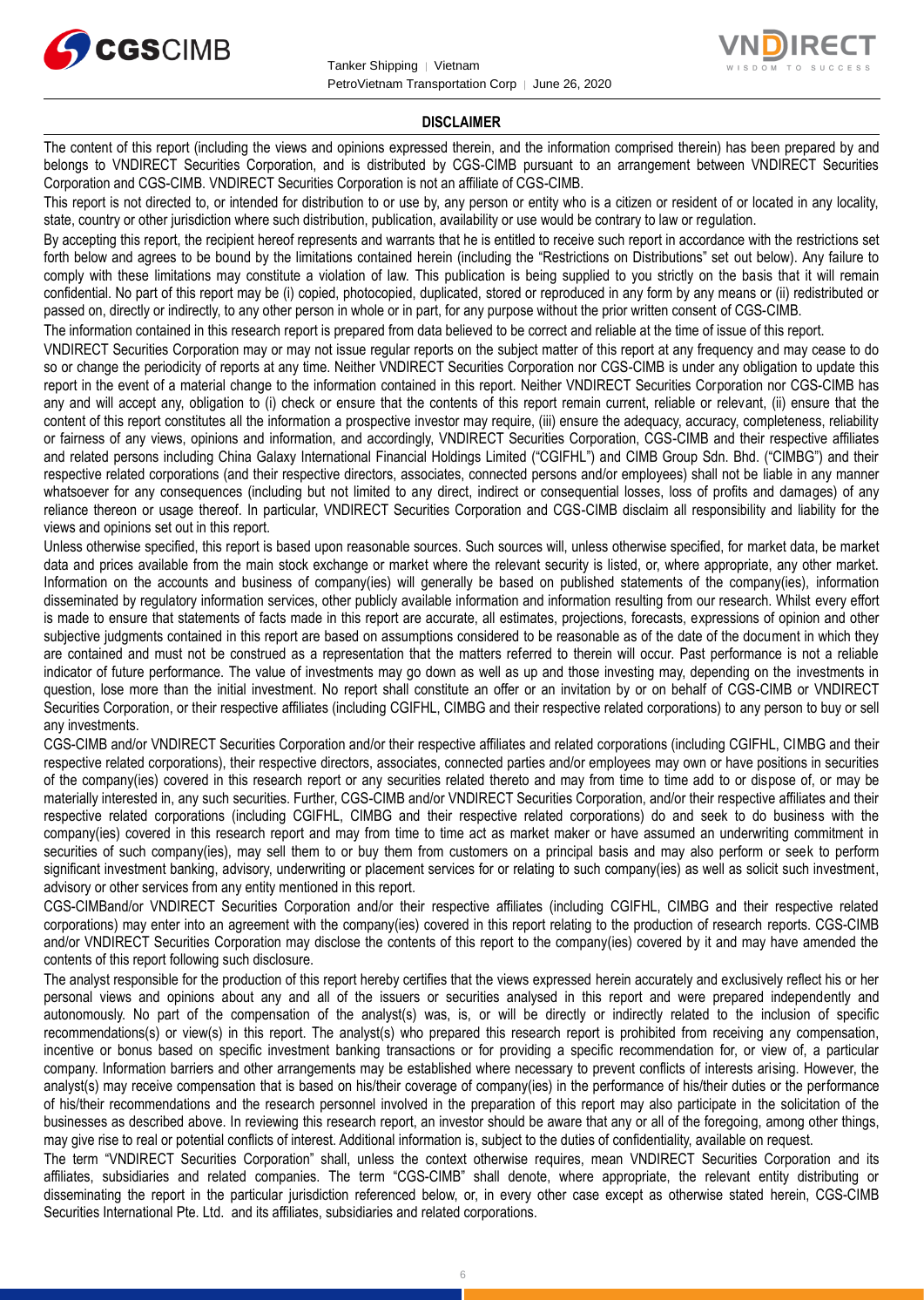



| <b>CGS-CIMB</b> |                                                                                   |                                                                 |
|-----------------|-----------------------------------------------------------------------------------|-----------------------------------------------------------------|
| Country         | <b>CGS-CIMB Entity</b>                                                            | <b>Regulated by</b>                                             |
| Hong Kong       | CGS-CIMB Securities (Hong Kong) Limited                                           | Securities and Futures Commission Hong Kong                     |
| India           | CGS-CIMB Securities (India) Private Limited                                       | Securities and Exchange Board of India (SEBI)                   |
| Indonesia       | PT CGS-CIMB Sekuritas Indonesia                                                   | Financial Services Authority of Indonesia                       |
| Malaysia        | CGS-CIMB Securities Sdn. Bhd. (formerly known<br>as Jupiter Securities Sdn. Bhd.) | Securities Commission Malaysia                                  |
| Singapore       | CGS-CIMB Research Pte. Ltd.                                                       | Monetary Authority of Singapore                                 |
| South Korea     | CGS-CIMB Securities (Hong Kong) Limited,<br>Korea Branch                          | Financial Services Commission and Financial Supervisory Service |
| Thailand        | CGS-CIMB Securities (Thailand) Co. Ltd.                                           | Securities and Exchange Commission Thailand                     |

(i) As of May 31, 2020 VNDIRECT Securities Corporation has a proprietary position in the securities (which may include but not be limited to shares, warrants, call warrants and/or any other derivatives) in the following company or companies covered or recommended in this report:  $(a)$  -

(ii) As of June 26, 2020, the analyst(s) who prepared this report, and the associate(s), has / have an interest in the securities (which may include but not be limited to shares, warrants, call warrants and/or any other derivatives) in the following company or companies covered or recommended in this report:

(a) -

This report does not purport to contain all the information that a prospective investor may require. CGS-CIMB, VNDIRECT Securities Corporation and their respective affiliates (including CGIFHL, CIMBG and their related corporations) do not make any guarantee, representation or warranty, express or implied, as to the adequacy, accuracy, completeness, reliability or fairness of any such information and opinion contained in this report. None of CGS-CIMB, VNDIRECT Securities Corporation and their respective affiliates and related persons (including CGIFHL, CIMBG and their related corporations) shall be liable in any manner whatsoever for any consequences (including but not limited to any direct, indirect or consequential losses, loss of profits and damages) of any reliance thereon or usage thereof.

This report is general in nature and has been prepared for information purposes only. It is intended for circulation amongst CGS-CIMB's and its affiliates' (including CGIFHL's, CIMBG's and their respective related corporations') clients generally and does not have regard to the specific investment objectives, financial situation and the particular needs of any specific person who may receive this report. The information and opinions in this report are not and should not be construed or considered as an offer, recommendation or solicitation to buy or sell the subject securities, related investments or other financial instruments or any derivative instrument, or any rights pertaining thereto.

Investors are advised to make their own independent evaluation of the information contained in this research report, consider their own individual investment objectives, financial situation and particular needs and consult their own professional and financial advisers as to the legal, business, financial, tax and other aspects before participating in any transaction in respect of the securities of company(ies) covered in this research report. The securities of such company(ies) may not be eligible for sale in all jurisdictions or to all categories of investors.

#### Restrictions on Distributions

**Australia:** Despite anything in this report to the contrary, this research is issued by VNDIRECT Securities Corporation and provided in Australia by CGS-CIMB Securities (Singapore) Pte. Ltd. and CGS-CIMB Securities (Hong Kong) Limited. This research is only available in Australia to persons who are "wholesale clients" (within the meaning of the Corporations Act 2001 (Cth) and is supplied solely for the use of such wholesale clients and shall not be distributed or passed on to any other person. You represent and warrant that if you are in Australia, you are a "wholesale client". This research is of a general nature only and has been prepared without taking into account the objectives, financial situation or needs of the individual recipient. CGS-CIMB Securities (Singapore) Pte. Ltd. and CGS-CIMB Securities (Hong Kong) Limited do not hold, and are not required to hold an Australian financial services license. CGS-CIMB Securities (Singapore) Pte. Ltd. and CGS-CIMB Securities (Hong Kong) Limited rely on "passporting" exemptions for entities appropriately licensed by the Monetary Authority of Singapore (under ASIC Class Order 03/1102) and the Securities and Futures Commission in Hong Kong (under ASIC Class Order 03/1103).

**Canada:** This research report has not been prepared in accordance with the disclosure requirements of Dealer Member Rule 3400 – Research Restrictions and Disclosure Requirements of the Investment Industry Regulatory Organization of Canada. For any research report distributed by CIBC, further disclosures related to CIBC conflicts of interest can be found at https://researchcentral.cibcwm.com.

**China:** For the purpose of this report, the People's Republic of China ("PRC") does not include the Hong Kong Special Administrative Region, the Macau Special Administrative Region or Taiwan. The distributor of this report has not been approved or licensed by the China Securities Regulatory Commission or any other relevant regulatory authority or governmental agency in the PRC. This report contains only marketing information. The distribution of this report is not an offer to buy or sell to any person within or outside PRC or a solicitation to any person within or outside of PRC to buy or sell any instruments described herein. This report is being issued outside the PRC to a limited number of institutional investors and may not be provided to any person other than the original recipient and may not be reproduced or used for any other purpose.

**France:** Only qualified investors within the meaning of French law shall have access to this report. This report shall not be considered as an offer to subscribe to, or used in connection with, any offer for subscription or sale or marketing or direct or indirect distribution of financial instruments and it is not intended as a solicitation for the purchase of any financial instrument.

**Germany:** This report is only directed at persons who are professional investors as defined in sec 31a(2) of the German Securities Trading Act (WpHG). This publication constitutes research of a non-binding nature on the market situation and the investment instruments cited here at the time of the publication of the information.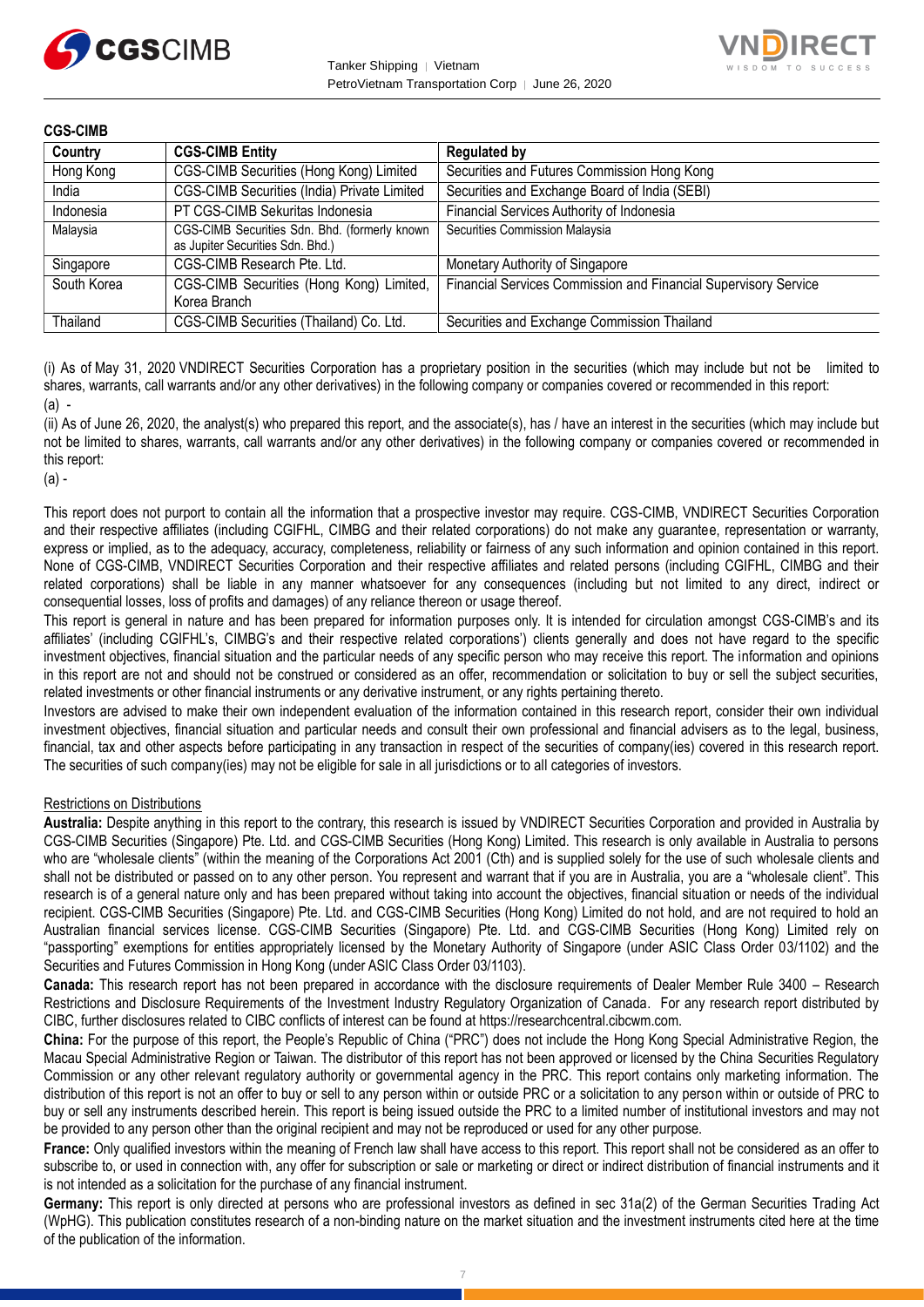



The current prices/yields in this issue are based upon closing prices from Bloomberg as of the day preceding publication. Please note that neither the German Federal Financial Supervisory Agency (BaFin), nor any other supervisory authority exercises any control over the content of this report. **Hong Kong:** This report is issued and distributed in Hong Kong by CGS-CIMB Securities (Hong Kong) Limited ("CHK") which is licensed in Hong Kong by the Securities and Futures Commission for Type 1 (dealing in securities) and Type 4 (advising on securities) activities. Any investors wishing to purchase or otherwise deal in the securities covered in this report should contact the Head of Sales at CGS-CIMB Securities (Hong Kong) Limited. The views and opinions in this research report are our own as of the date hereof and are subject to change. If the Financial Services and Markets Act of the United Kingdom or the rules of the Financial Conduct Authority apply to a recipient, our obligations owed to such recipient therein are unaffected. CHK has no obligation to update its opinion or the information in this research report.

CHK does not make a market on other securities mentioned in the report.

#### **India:**

This report is issued by VNDIRECT Securities Corporation and distributed in India by CGS-CIMB Securities (India) Private Limited ("CGS-CIMB India"). CGS-CIMB India is a subsidiary of CGS-CIMB Securities International Pte. Ltd. which in turn is a 50:50 joint venture company of CGIFHL and CIMBG. The details of the members of the group of companies of CGS-CIMB can be found at www.cgs-cimb.com, CGIFHL at www.chinastock.com.hk/en/ACG/ContactUs/index.aspx and CIMBG at www.cimb.com/en/who-we-are.html. CGS-CIMB India is registered with the National Stock Exchange of India Limited and BSE Limited as a trading and clearing member (Merchant Banking Number: INM000012037) under the Securities and Exchange Board of India (Stock Brokers and Sub-Brokers) Regulations, 1992. In accordance with the provisions of Regulation 4(g) of the Securities and Exchange Board of India (Investment Advisers) Regulations, 2013, CGS-CIMB India is not required to seek registration with the Securities and Exchange Board of India ("SEBI") as an Investment Adviser. CGS-CIMB India is registered with SEBI (SEBI Registration Number: INZ000209135) as a Research Analyst (INH000000669) pursuant to the SEBI (Research Analysts) Regulations, 2014 ("Regulations").

This report does not take into account the particular investment objectives, financial situations, or needs of the recipients. It is not intended for and does not deal with prohibitions on investment due to law/jurisdiction issues etc. which may exist for certain persons/entities. Recipients should rely on their own investigations and take their own professional advice before investment.

The report is not a "prospectus" as defined under Indian Law, including the Companies Act, 2013, and is not, and shall not be, approved by, or filed or registered with, any Indian regulator, including any Registrar of Companies in India, SEBI, any Indian stock exchange, or the Reserve Bank of India. No offer, or invitation to offer, or solicitation of subscription with respect to any such securities listed or proposed to be listed in India is being made, or intended to be made, to the public, or to any member or section of the public in India, through or pursuant to this report.

The research analysts, strategists or economists principally responsible for the preparation of this research report are segregated from the other activities of CGS-CIMB India and they have received compensation based upon various factors, including quality, accuracy and value of research, firm profitability or revenues, client feedback and competitive factors. Research analysts', strategists' or economists' compensation is not linked to investment banking or capital markets transactions performed or proposed to be performed by CGS-CIMB India or its affiliates.

CGS-CIMB India does not have actual / beneficial ownership of 1% or more securities of the subject company in this research report, at the end of the month immediately preceding the date of publication of this research report. However, since affiliates of CGS-CIMB India are engaged in the financial services business, they might have in their normal course of business financial interests or actual / beneficial ownership of one per cent or more in various companies including the subject company in this research report.

CGS-CIMB India or its associates, may: (a) from time to time, have long or short position in, and buy or sell the securities of the subject company in this research report; or (b) be engaged in any other transaction involving such securities and earn brokerage or other compensation or act as a market maker in the financial instruments of the subject company in this research report or act as an advisor or lender/borrower to such company or may have any other potential conflict of interests with respect to any recommendation and other related information and opinions.

CGS-CIMB India, its associates and the analyst engaged in preparation of this research report have not received any compensation for investment banking, merchant banking or brokerage services from the subject company mentioned in the research report in the past 12 months.

CGS-CIMB India, its associates and the analyst engaged in preparation of this research report have not managed or co-managed public offering of securities for the subject company mentioned in the research report in the past 12 months. The analyst from CGS-CIMB India engaged in preparation of this research report or his/her relative (a) do not have any financial interests in the subject company mentioned in this research report; (b) do not own 1% or more of the equity securities of the subject company mentioned in the research report as of the last day of the month preceding the publication of the research report; (c) do not have any material conflict of interest at the time of publication of the research report.

**Indonesia:** This report is issued by VNDIRECT Securities Corporation and distributed by PT CGS-CIMB Sekuritas Indonesia ("CGS-CIMB Indonesia"). The views and opinions in this research report are not our own but of VNDIRECT Securities Corporation as of the date hereof and are subject to change. CGS-CIMB Indonesia has no obligation to update the opinion or the information in this research report. This report is for private circulation only to clients of CGS-CIMB Indonesia. Neither this report nor any copy hereof may be distributed in Indonesia or to any Indonesian citizens wherever they are domiciled or to Indonesian residents except in compliance with applicable Indonesian capital market laws and regulations.

This research report is not an offer of securities in Indonesia. The securities referred to in this research report have not been registered with the Financial Services Authority (Otoritas Jasa Keuangan) pursuant to relevant capital market laws and regulations, and may not be offered or sold within the territory of the Republic of Indonesia or to Indonesian citizens through a public offering or in circumstances which constitute an offer within the meaning of the Indonesian capital market law and regulations.

**Ireland:** CGS-CIMB is not an investment firm authorised in the Republic of Ireland and no part of this document should be construed as CGS-CIMB acting as, or otherwise claiming or representing to be, an investment firm authorised in the Republic of Ireland.

**Malaysia:** This report is issued by VNDIRECT Securities Corporation and distributed in Malaysia by CGS-CIMB Securities Sdn. Bhd. (formerly known as Jupiter Securities Sdn. Bhd.) ("CGS-CIMB Malaysia") solely for the benefit of and for the exclusive use of our clients. Recipients of this report are to contact CGS-CIMB Malaysia, at 29th Floor Menara CIMB No. 1 Jalan Stesen Sentral 2, Kuala Lumpur Sentral 50470 Kuala Lumpur, Malaysia, in respect of any matters arising from or in connection with this report. CGS-CIMB Malaysia has no obligation to update, revise or reaffirm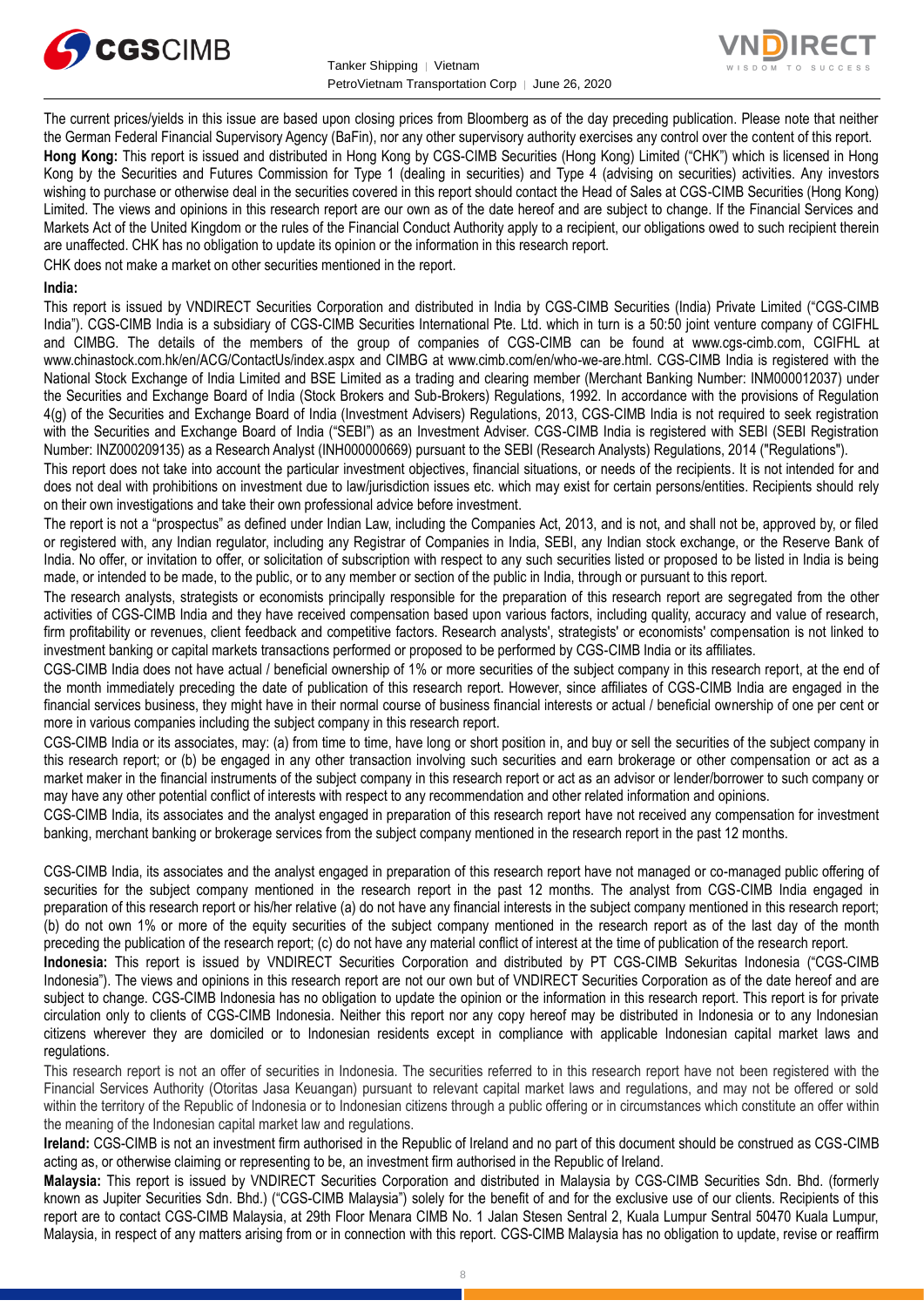



the opinion or the information in this research report after the date of this report.

**New Zealand:** In New Zealand, this report is for distribution only to persons who are wholesale clients pursuant to section 5C of the Financial Advisers Act 2008.

**Singapore:** This report is issued by VNDIRECT Securities Corporation and distributed by CGS-CIMB Research Pte Ltd ("CGS-CIMBR"). CGS-CIMBR is a financial adviser licensed under the Financial Advisers Act, Cap 110 ("FAA") for advising on investment products, by issuing or promulgating research analyses or research reports, whether in electronic, print or other form. Accordingly, CGS-CIMBR is a subject to the applicable rules under the FAA unless it is able to avail itself to any prescribed exemptions.

Recipients of this report are to contact CGS-CIMB Research Pte Ltd, 50 Raffles Place, #16-02 Singapore Land Tower, Singapore in respect of any matters arising from, or in connection with this report. CGS-CIMBR has no obligation to update the opinion or the information in this research report. This publication is strictly confidential and is for private circulation only. If you have not been sent this report by CGS-CIMBR directly, you may not rely, use or disclose to anyone else this report or its contents.

If the recipient of this research report is not an accredited investor, expert investor or institutional investor, CGS-CIMBR accepts legal responsibility for the contents of the report without any disclaimer limiting or otherwise curtailing such legal responsibility. If the recipient is an accredited investor, expert investor or institutional investor, the recipient is deemed to acknowledge that CGS-CIMBR is exempt from certain requirements under the FAA and its attendant regulations, and as such, is exempt from complying with the following:

(a) Section 25 of the FAA (obligation to disclose product information);

(b) Section 27 (duty not to make recommendation with respect to any investment product without having a reasonable basis where you may be reasonably expected to rely on the recommendation) of the FAA;

(c) MAS Notice on Information to Clients and Product Information Disclosure [Notice No. FAA-N03];

(d) MAS Notice on Recommendation on Investment Products [Notice No. FAA-N16];

(e) Section 36 (obligation on disclosure of interest in securities), and

(f) any other laws, regulations, notices, directive, guidelines, circulars and practice notes which are relates to the above, to the extent permitted by applicable laws, as may be amended from time to time, and any other laws, regulations, notices, directive, guidelines, circulars, and practice notes as we may notify you from time to time. In addition, the recipient who is an accredited investor, expert investor or institutional investor acknowledges that a CGS-CIMBR is exempt from Section 27 of the FAA, the recipient will also not be able to file a civil claim against CGS-CIMBR for any loss or damage arising from the recipient's reliance on any recommendation made by CGS-CIMBR which would otherwise be a right that is available to the recipient under Section 27 of the FAA, the recipient will also not be able to file a civil claim against CGS-CIMBR for any loss or damage arising from the recipient's reliance on any recommendation made by CGS-CIMBR which would otherwise be a right that is available to the recipient under Section 27 of the FAA.

CGS-CIMBR, its affiliates and related corporations, their directors, associates, connected parties and/or employees may own or have positions in securities of the company(ies) covered in this research report or any securities related thereto and may from time to time add to or dispose of, or may be materially interested in, any such securities. Further, CGS-CIMBR, its affiliates and its related corporations do and seek to do business with the company(ies) covered in this research report and may from time to time act as market maker or have assumed an underwriting commitment in securities of such company(ies), may sell them to or buy them from customers on a principal basis and may also perform or seek to perform significant investment banking, advisory, underwriting or placement services for or relating to such company(ies) as well as solicit such investment, advisory or other services from any entity mentioned in this report.

As of June 26, 2020,, CGS-CIMBR does not have a proprietary position in the recommended securities in this report.

CGS-CIMBR does not make a market on the securities mentioned in the report.

**South Korea:** This report is issued by VNDIRECT Securities Corporation and distributed in South Korea by CGS-CIMB Securities (Hong Kong) Limited, Korea Branch ("CGS-CIMB Korea") which is licensed as a cash equity broker, and regulated by the Financial Services Commission and Financial Supervisory Service of Korea. In South Korea, this report is for distribution only to professional investors under Article 9(5) of the Financial Investment Services and Capital Market Act of Korea ("FSCMA").

**Spain:** This document is a research report and it is addressed to institutional investors only. The research report is of a general nature and not personalised and does not constitute investment advice so, as the case may be, the recipient must seek proper advice before adopting any investment decision. This document does not constitute a public offering of securities.

CGS-CIMB is not registered with the Spanish Comision Nacional del Mercado de Valores to provide investment services.

**Sweden:** This report contains only marketing information and has not been approved by the Swedish Financial Supervisory Authority. The distribution of this report is not an offer to sell to any person in Sweden or a solicitation to any person in Sweden to buy any instruments described herein and may not be forwarded to the public in Sweden.

**Switzerland:** This report has not been prepared in accordance with the recognized self-regulatory minimal standards for research reports of banks issued by the Swiss Bankers' Association (Directives on the Independence of Financial Research).

**Thailand:** This report is issued by VNDIRECT Securities Corporation and distributed by CGS-CIMB Securities (Thailand) Co. Ltd. ("CGS-CIMB Thailand") based upon sources believed to be reliable (but their accuracy, completeness or correctness is not guaranteed). The statements or expressions of opinion herein were arrived at after due and careful consideration for use as information for investment. Such opinions are subject to change without notice and CGS-CIMB Thailand has no obligation to update the opinion or the information in this research report.

CGS-CIMB Thailand may act or acts as Market Maker, and issuer and offerer of Derivative Warrants and Structured Note which may have the following securities as its underlying securities. Investors should carefully read and study the details of the derivative warrants in the prospectus before making investment decisions.

AAV, ADVANC, AEONTS, AMATA, AOT, AWC, BANPU, BBL, BCH, BCP, BCPG, BDMS, BEC, BEM, BGC, BGRIM, BH, BJC, BPP, BTS, CBG, CENTEL, CHG, CK, CKP, COM7, CPALL, CPF, CPN, DELTA, DTAC, EA, EGCO, EPG, ERW, ESSO, GFPT, GLOBAL, GPSC, GULF, GUNKUL, HANA, HMPRO, INTUCH, IRPC, IVL, JAS, JMT, KBANK, KCE, KKP, KTB, KTC, LH, MAJOR, MBK, MEGA, MINT, MTC, ORI, OSP, PLANB, PRM, PSH, PSL, PTG, PTT, PTTEP, PTTGC, QH, RATCH, RS, SAWAD, SCB, SCC, SGP, SPALI, SPRC, STA, STEC, STPI, SUPER, TASCO, TCAP,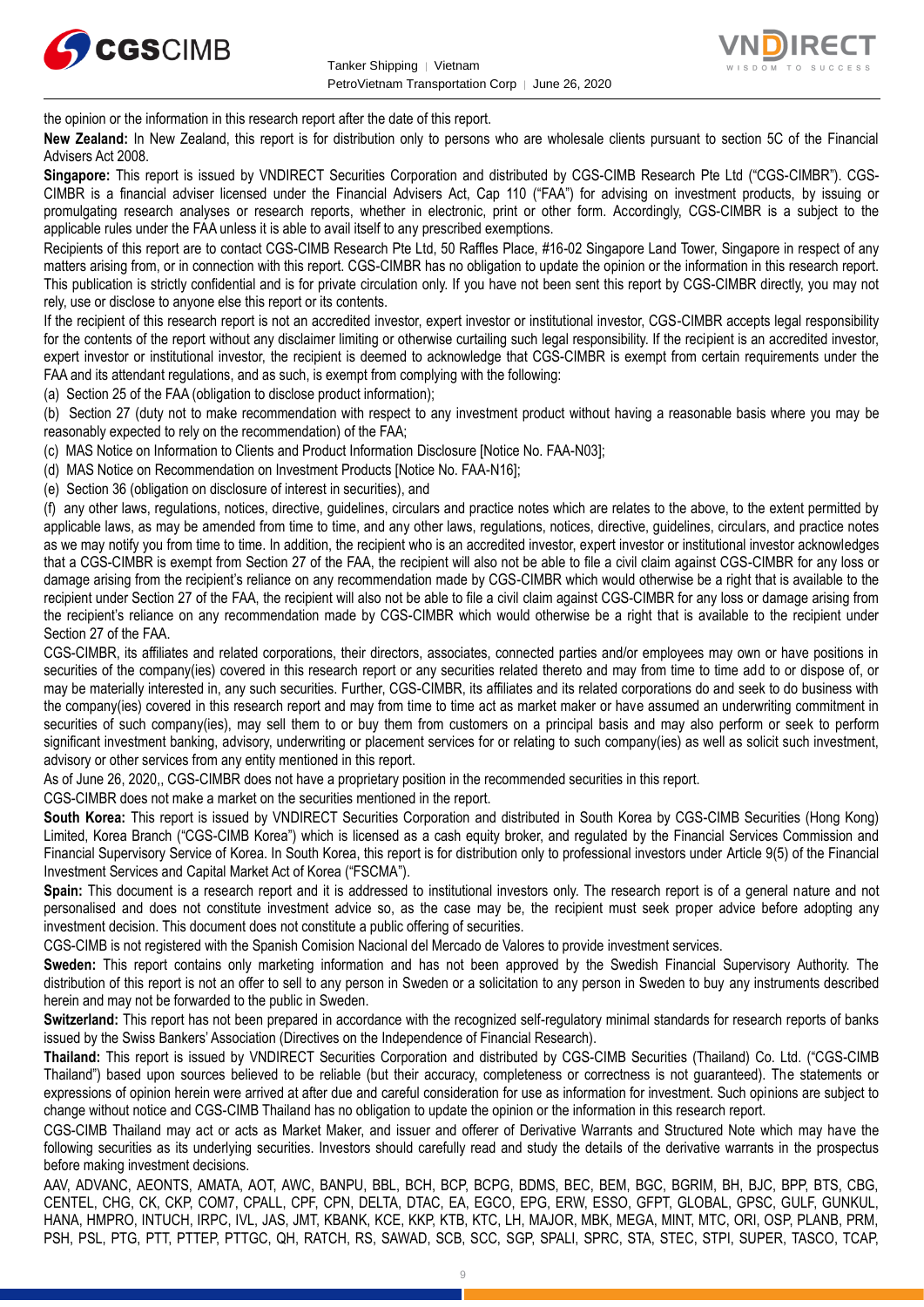



THAI, THANI, THG, TISCO, TKN, TMB, TOA, TOP, TPIPP, TQM, TRUE, TTW, TU, VGI, WHA, BEAUTY, JMART, LPN, SISB, WORK.

#### **Corporate Governance Report:**

The disclosure of the survey result of the Thai Institute of Directors Association ("IOD") regarding corporate governance is made pursuant to the policy of the Office of the Securities and Exchange Commission. The survey of the IOD is based on the information of a company listed on the Stock Exchange of Thailand and the Market for Alternative Investment disclosed to the public and able to be accessed by a general public investor. The result, therefore, is from the perspective of a third party. It is not an evaluation of operation and is not based on inside information.

The survey result is as of the date appearing in the Corporate Governance Report of Thai Listed Companies. As a result, the survey result may be changed after that date. CGS-CIMB Thailand does not confirm nor certify the accuracy of such survey result.

| . .<br><b>Range:</b><br>じへへいへ<br>-015 | 100<br>۵n<br>υv      | $\Omega$<br>RΠ<br>υv<br>ت∪ | $\overline{\phantom{a}}$<br><b>70</b><br>v | $\overline{\phantom{a}}$<br>Below<br>. or<br>$\cdot$ | Result<br>vev<br>N0<br>m<br>our |
|---------------------------------------|----------------------|----------------------------|--------------------------------------------|------------------------------------------------------|---------------------------------|
| -<br><b>Descrip</b><br>ription:       | woollon*<br>∟∧∪∪แ∪เแ | 000خ<br>Verv               | -<br>Good                                  | N/A                                                  |                                 |

**United Arab Emirates:** The distributor of this report has not been approved or licensed by the UAE Central Bank or any other relevant licensing authorities or governmental agencies in the United Arab Emirates. This report is strictly private and confidential and has not been reviewed by, deposited or registered with UAE Central Bank or any other licensing authority or governmental agencies in the United Arab Emirates. This report is being issued outside the United Arab Emirates to a limited number of institutional investors and must not be provided to any person other than the original recipient and may not be reproduced or used for any other purpose. Further, the information contained in this report is not intended to lead to the sale of investments under any subscription agreement or the conclusion of any other contract of whatsoever nature within the territory of the United Arab Emirates.

**United Kingdom and European Economic Area (EEA):** In the United Kingdom and European Economic Area, this material is also being distributed by CGS-CIMB Securities (UK) Limited ("CGS-CIMB UK"). CGS-CIMB UK is authorized and regulated by the Financial Conduct Authority and its registered office is at 27 Knightsbridge, London, SW1X7YB. The material distributed by CGS-CIMB UK has been prepared in accordance with CGS-CIMB's policies for managing conflicts of interest arising as a result of publication and distribution of this material. This material is for distribution only to, and is solely directed at, selected persons on the basis that those persons: (a) are eligible counterparties and professional clients of CGS-CIMB UK; (b) have professional experience in matters relating to investments falling within Article 19(5) of the Financial Services and Markets Act 2000 (Financial Promotion) Order 2005 (as amended, the "Order"), (c) fall within Article 49(2)(a) to (d) ("high net worth companies, unincorporated associations etc") of the Order; (d) are outside the United Kingdom subject to relevant regulation in each jurisdiction, material(all such persons together being referred to as "relevant persons"). This material is directed only at relevant persons and must not be acted on or relied on by persons who are not relevant persons. Any investment or investment activity to which this material relates is available only to relevant persons and will be engaged in only with relevant persons.

This material is categorised as non-independent for the purposes of CGS-CIMB UK and therefore does not provide an impartial or objective assessment of the subject matter and does not constitute independent research. Consequently, this material has not been prepared in accordance with legal requirements designed to promote the independence of research and will not be subject to any prohibition on dealing ahead of the dissemination of research. Therefore, this material is considered a marketing communication.

**United States:** This research report is issued by VNDIRECT Securities Corporation and distributed in the United States of America by CGS-CIMB Securities (USA) Inc, a U.S. registered broker-dealer and an affiliate of CGS-CIMB Securities Sdn. Bhd. (formerly known as Jupiter Securities Sdn. Bhd.), CGS-CIMB Research Pte Ltd, PT CGS-CIMB Sekuritas Indonesia, CGS-CIMB Securities (Thailand) Co. Ltd, CGS-CIMB Securities (Hong Kong) Limited and CGS-CIMB Securities (India) Private Limited, and is distributed solely to persons who qualify as "U.S. Institutional Investors" as defined in Rule 15a-6 under the Securities and Exchange Act of 1934. This communication is only for Institutional Investors whose ordinary business activities involve investing in shares, bonds, and associated securities and/or derivative securities and who have professional experience in such investments. Any person who is not a U.S. Institutional Investor or Major Institutional Investor must not rely on this communication. The delivery of this research report to any person in the United States of America is not a recommendation to effect any transactions in the securities discussed herein, or an endorsement of any opinion expressed herein. CGS-CIMB Securities (USA) Inc, is a FINRA/SIPC member and takes responsibility for the content of this report. For further information or to place an order in any of the above-mentioned securities please contact a registered representative of CGS-CIMB Securities (USA) Inc.

CGS-CIMB Securities (USA) Inc. does not make a market on other securities mentioned in the report.

CGS-CIMB Securities (USA) Inc. has not managed or co-managed a public offering of any of the securities mentioned in the past 12 months.

CGS-CIMB Securities (USA) Inc. has not received compensation for investment banking services from any of the company mentioned in the past 12 months.

CGS-CIMB Securities (USA) Inc. neither expects to receive nor intends to seek compensation for investment banking services from any of the company mentioned within the next 3 months.

**United States Third-Party Disclaimer:** If this report is distributed in the United States of America by Raymond James & Associates, Inc ("RJA"), this report is third-party research prepared for and distributed in the United States of America by RJA pursuant to an arrangement between RJA and CGS-CIMB Securities International Pte. Ltd. ("CGS-CIMB"). CGS-CIMB is not an affiliate of RJA. This report is distributed solely to persons who qualify as "U.S. Institutional Investors" or as "Major U.S. Institutional Investors" as defined in Rule 15a-6 under the Securities and Exchange Act of 1934, as amended. This communication is only for U.S. Institutional Investors or Major U.S. Institutional Investor whose ordinary business activities involve investing in shares, bonds, and associated securities and/or derivative securities and who have professional experience in such investments. Any person who is not a U.S. Institutional Investor or Major U.S. Institutional Investor must not rely on this communication. The delivery of this report to any person in the U.S. is not a recommendation to effect any transactions in the securities discussed herein, or an endorsement of any opinion expressed herein. If you are receiving this report in the U.S from RJA, a FINRA/SIPC member, it takes responsibility for the content of this report. For further information or to place an order in any of the above-mentioned securities please contact a registered representative of CGS-CIMB Securities (USA) Inc. or RJA. .<https://raymondjames.com/InternationalEquityDisclosures.html>

**Other jurisdictions:** In any other jurisdictions, except if otherwise restricted by laws or regulations, this report is only for distribution to professional,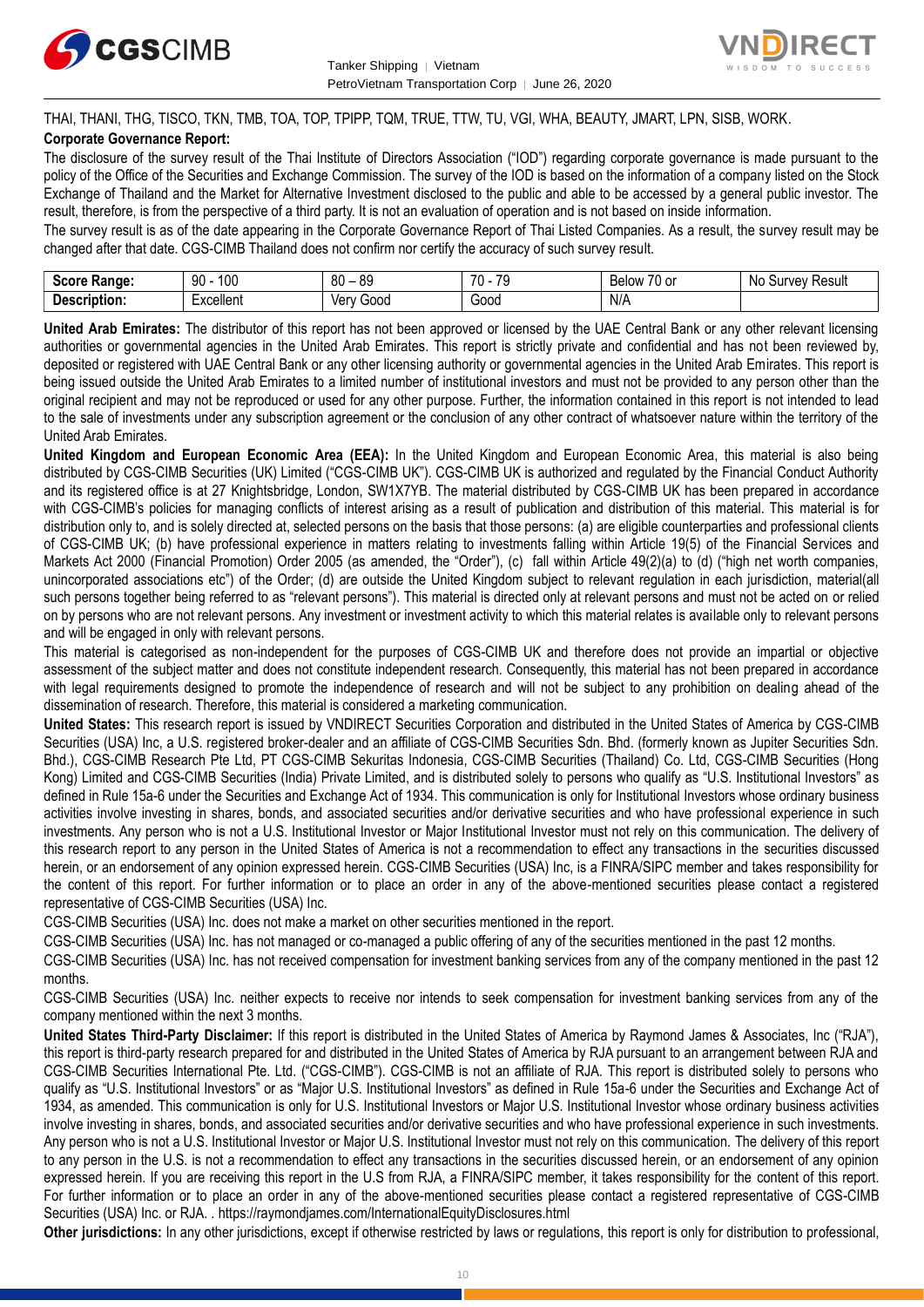

#### Tanker Shipping │ Vietnam PetroVietnam Transportation Corp | June 26, 2020



# institutional or sophisticated investors as defined in the laws and regulations of such jurisdictions. PetroVietnam Transportation Constitutional or sophisticated investors as defined in the laws and regulations of surfaction of stock ratings and investment banking clients for quarter ended on 31 March 2020

| Distribution of stock ratings and investment banking clients for quarter ended on 31 March 2020 |  |  |  |
|-------------------------------------------------------------------------------------------------|--|--|--|
|                                                                                                 |  |  |  |

| institutional or sophisticated investors as defined in the laws and regulations of such jurisdictions. |                         |                                |  |
|--------------------------------------------------------------------------------------------------------|-------------------------|--------------------------------|--|
| Distribution of stock ratings and investment banking clients for quarter ended on 31 March 2020        |                         |                                |  |
| 811 companies under coverage for quarter ended on 31 March 2020                                        |                         |                                |  |
|                                                                                                        | Rating Distribution (%) | Investment Banking clients (%) |  |
| Add                                                                                                    | 60.8%                   | 0.1%                           |  |
| Hold                                                                                                   | 27.6%                   | $0.0\%$                        |  |
| Reduce                                                                                                 | 11.6%                   | በ በ%                           |  |

#### **Spitzer Chart for stock being researched ( 2 year data )**

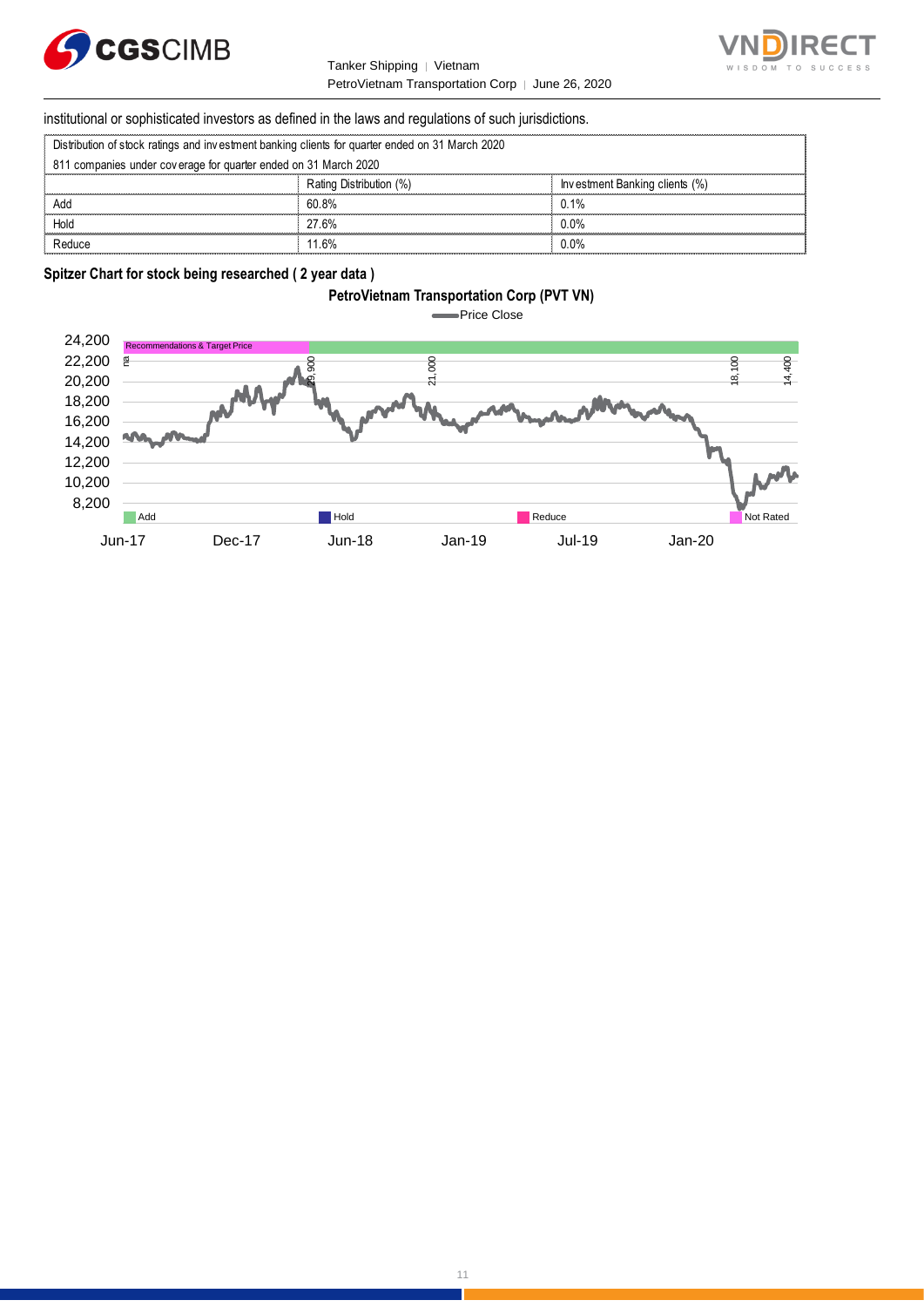



#### **Corporate Governance Report of Thai Listed Companies (CGR). CG Rating by the Thai Institute of Directors Association (Thai IOD) in 2019, Anti-Corruption 2019**

**ADVANC** – Excellent, Certified, **AEONTS** – Good, n/a, **AH** – Very Good, n/a, **AMATA** – Excellent, Declared, **ANAN** – Excellent, Declared, **AOT** – Excellent, n/a, **AP** – Excellent, Certified, **ASP** – Very Good, Certified, **BAM** – not available, n/a, **BANPU** – Excellent, Certified, **BAY** – Excellent, Certified, **BBL** – Very Good, Certified, **BCH** – Good, Certified, **BCP** - Excellent, Certified, **BCPG** – Excellent, Certified, **BDMS** – Very Good, n/a, **BEAUTY** – Good, n/a, **BEC** – Very Good, n/a, **BGRIM** – Very Good, Declared, **BH** - Good, n/a, **BJC** – Very Good, n/a, **BJCHI** – Very Good, Certified, **BLA** – Very Good, Certified, **BPP** – Very Good, Declared, **BR** - Good, n/a, **BTS** - Excellent, Certified, **CBG** – Very Good, n/a, **CCET** – Good, n/a, **CENTEL** – Very Good, Certified, **CHAYO** - Good, n/a, **CHG** – Very Good, Declared, **CK** – Excellent, n/a, **COL** – Excellent, Declared, **CPALL** – Excellent, Certified, **CPF** – Excellent, Certified, **CPN** - Excellent, Certified, **CPNREIT** – not available, n/a, **CRC** – not available, n/a, **DELTA** - Excellent, Declared, **DEMCO** – Excellent, Certified, **DDD** – Very Good, n/a, **DIF** – not available, n/a, **DREIT** – not available, n/a, **DTAC** – Excellent, Certified, **EA** – Excellent, n/a, **ECL** – Very Good, Certified, **EGCO** - Excellent, Certified, **EPG** – Very Good, n/a, **ERW** – Very Good, n/a, **GFPT** - Excellent, Certified, **GGC** – Excellent, Certified, **GLOBAL** – Very Good, n/a, **GLOW** – Very Good, Certified, **GPSC** – Excellent, Certified, **GULF** – Very Good, n/a, **GUNKUL** – Excellent, Certified, **HANA** - Excellent, Certified, **HMPRO** - Excellent, Certified, **HUMAN** – Good, n/a, **ICHI** – Excellent, Declared, **III** – Excellent, n/a, **INTUCH** - Excellent, Certified, **IRPC** – Excellent, Certified, **ITD** – Very Good, n/a, **IVL** - Excellent, Certified, **JASIF** – not available, n/a, **BJC** – Very Good, n/a, **JMT** – Very Good, n/a, **KBANK** - Excellent, Certified, **KCE** - Excellent, Certified, **KKP** – Excellent, Certified, **KSL** – Excellent, Certified, **KTB** - Excellent, Certified, **KTC** – Excellent, Certified, **LH** - Excellent, n/a, **LPN** – Excellent, Certified, **M** – Very Good, Certified, **MACO** – Very Good, n/a, **MAJOR** – Very Good, n/a, **MAKRO** – Excellent, Certified, **MALEE** – Excellent, Certified, **MC** – Excellent, Certified, **MCOT** – Excellent, Certified, **MEGA** – Very Good, n/a, **MINT** - Excellent, Certified, **MK** – Very Good, n/a, **MTC** – Excellent, n/a, **NETBAY** – Very Good, n/a, **OSP** – Very Good, n/a, **PLANB** – Excellent, Certified, **PLAT** – Very Good, Certified, **PR9** – Excellent, n/a, **PSH** – Excellent, Certified, **PSTC** – Very Good, Certified, **PTT** - Excellent, Certified, **PTTEP** - Excellent, Certified, **PTTGC** - Excellent, Certified, **QH** – Excellent, Certified, **RATCH** – Excellent, Certified, **ROBINS** – Excellent, Certified, **RS** – Excellent, n/a, **RSP** – not available, n/a, **S** – Excellent, n/a, **SAPPE** – Very Good, Declared, **SAT** – Excellent, Certified, **SAWAD** – Very Good, n/a, **SC** – Excellent, Certified, **SCB** - Excellent, Certified, **SCC** – Excellent, Certified, **SCN** – Excellent, Certified, **SF** – Good, n/a, **SHR** – not available, n/a, **SIRI** – Very Good, Certified, **SPA** - Good, n/a, **SPALI** - Excellent, n/a, **SPRC** – Excellent, Certified, **STA** – Very Good, Certified, **STEC** – Excellent, n/a, **SVI** – Excellent, Certified, **SYNEX** – Excellent, Certified, **TASCO** – Excellent, Certified, **TCAP** – Excellent, Certified, **THANI** – Excellent, Certified, **TIPCO** – Very Good, Certified, **TISCO** - Excellent, Certified, **TKN** – Very Good, n/a, **TMB** - Excellent, Certified, **TNR** – Very Good, Certified, **TOP** - Excellent, Certified, **TPCH** – Good, n/a, **TPIPP** – Good, n/a, **TRUE** – Excellent, Certified, **TU** – Excellent, Certified, **TVO** – Excellent, Declared, **UNIQ** – not available, n/a, **VGI** – Excellent, Certified, **WHA** – Excellent, Certified, **WHART** – not available, n/a, **WICE** – Excellent, Certified, **WORK** – Good, n/a.

1 CG Score 2019 from Thai Institute of Directors Association (IOD)

2 AGM Level 2018 from Thai Investors Association

3 Companies participating in Thailand's Private Sector Collective Action Coalition Against Corruption programme (Thai CAC) under Thai Institute of Directors (as of November 30, 2018) are categorised into:

companies that have declared their intention to join CAC, and companies certified by CAC.

4 [The Stock Exchange of Thailand : the record of listed companies with corporate sustainable development "Thai sustainability Investment 2018" included:](http://www.set.or.th/sustainable_dev/en/sr/sri/tsi_p1.html)

SET and mai listed companies passed the assessment conducted by the Stock Exchange of Thailand: THSI (SET) and THSI (mai)

SET listed companies passed the assessment conducted by the Dow Jones Sustainability Indices (DJSI)

#### **RECOMMENDATION FRAMEWORK**

| <b>Stock Ratings</b>   | Definition:                                                                                                                                                                                                                                                       |
|------------------------|-------------------------------------------------------------------------------------------------------------------------------------------------------------------------------------------------------------------------------------------------------------------|
| Add                    | The stock's total return is expected to reach 15% or higher over the next 12 months.                                                                                                                                                                              |
| Hold                   | The stock's total return is expected to be between negative 10% and positive 15% over the next 12 months.                                                                                                                                                         |
| Reduce                 | The stock's total return is expected to fall below negative 10% over the next 12 months.                                                                                                                                                                          |
|                        | The total expected return of a stock is defined as the sum of the:(i) percentage difference between the target price and the current price and (ii)<br>the forward net dividend yields of the stock. Stock price targets have an investment horizon of 12 months. |
| <b>Sector Ratings</b>  | Definition:                                                                                                                                                                                                                                                       |
| Overweight             | An Overweight rating means stocks in the sector have, on a market cap-weighted basis, a positive absolute<br>recommendation.                                                                                                                                      |
| Neutral                | A Neutral rating means stocks in the sector have, on a market cap-weighted basis, a neutral absolute recommendation.                                                                                                                                              |
| Underweight            | An Underweight rating means stocks in the sector have, on a market cap-weighted basis, a negative absolute<br>recommendation.                                                                                                                                     |
| <b>Country Ratings</b> | Definition:                                                                                                                                                                                                                                                       |
| Overweight             | An Overweight rating means investors should be positioned with an above-market weight in this country relative to<br>benchmark.                                                                                                                                   |
| Neutral                | A Neutral rating means investors should be positioned with a neutral weight in this country relative to benchmark.                                                                                                                                                |
| Underweight            | An Underweight rating means investors should be positioned with a below-market weight in this country relative to<br>benchmark.                                                                                                                                   |

#### **Hien Tran Khanh – Deputy Head of Research** Email: [hien.trankhanh@vndirect.com.vn](mailto:hien.trankhanh@vndirect.com.vn)

**Mai PHAM – Senior Analyst** Email: [mai.phamle@vndirect.com.vn](mailto:mai.phamle@vndirect.com.vn)